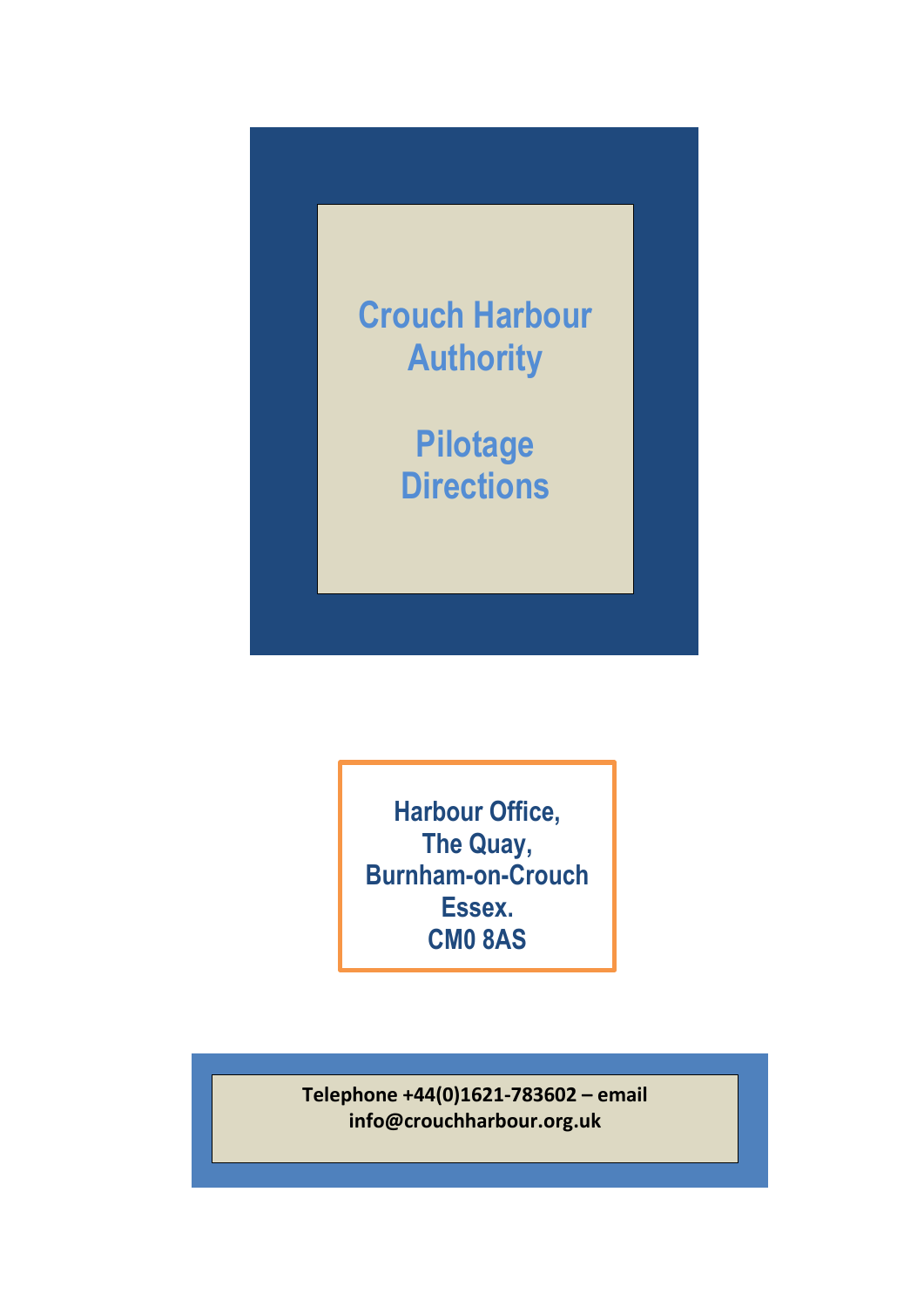

# **1. Commencement.**

**The Crouch Harbour Authority** (a competent harbour authority within the meaning of the Pilotage Act 1987) in the exercise of their powers under section 7 of the Act, direct that on or after the 01st October 1988 pilotage shall in all circumstances be compulsory for ships as stated in paragraph 3 below when navigating in the area stated in paragraph 3 below.

# **2. Definitions.**

- 1) 'COLREGS' MEANS THE Convention on International Regulations for Preventing Collision at sea, 1972 as amended.
- 2) 'Harbour Master' means a person appointed by The Crouch Harbour Authority to be Harbour Master.
- 3) 'An Authorised Pilot' shall be a person duly authorised by the Crouch Harbour Authority to act as a Pilot for the Crouch Harbour Authority Area (CHA).
- 4) 'Ship' has the same meaning as defined in Section 57 of Harbours Act 1964 and included both British and Foreign Ships.
- 5) 'STCW' means The International Convention on Standards of Training, Certification and Watch keeping for Seafarers 1978, as amended.

## **3. Ships Affected.**

Pilotage shall be compulsory for all ships, except:

- Ships of less than 50m in length overall.
- Ships engaged in towing and pushing where the composite length overall of tug and tow or tug and vessel being pushed is less than 50m.
- UK Warships and Gen Lighthouse Authority vessels whilst carrying out statutory duties.

Note – Where the Master is not familiar with navigating within the Crouch Harbour Authority's District it is strongly recommended that the services of an authorised pilot be employed.

## **4. Voluntary Pilotage**

If required and subject to availability a pilotage service may be provided within the compulsory area for:

- 1) A ship of less than 50m in length overall.
- 2) A ship with a Master or Chief Officer, possessing a pilotage exemption certificate, requires for any reason the assistance of an Authorised Pilot.

## **5. Responsibility of Masters.**

- Nothing in these Pilotage Directions relieves the Master of his overriding obligation to ensure the safe conduct of his ship.
- Masters of vessels using the services of a Pilot within the Crouch Harbour Authority District shall remain on the bridge during the 'ACT' of pilotage or ensure that a member of the crew who is capable of understanding and executing the Pilot's orders and advice is available at all times.

## **6. The Compulsory Area.**

The area in which pilotage shall be compulsory so much of the rivers Crouch and Roach, streams, creeks, watercourses and the sea between:-

- "The Landward Limits" which is a line drawn across the River Crouch along the downstream base of the railway bridge at National Grid reference points TQ76739408 and a line drawn across the River Roach along the Weir at Stambridge Mills at National Grid reference point TQ88669024.
- "The Seaward Limit" which is a line commencing at position Latitude 51º 37'00" North Longitude 000º 57'19" East (Foulness Point) And drawn therefrom on a bearing of approximately 58º True to a position Latitude 51º 41'36" North Longitude 001º 09'00" East And then on a bearing of 270º True to a position Latitude 51º 41'36" North Longitude 000º 56'25" East (being a position East of Tillingham on the Coast of the Dengie Peninsular)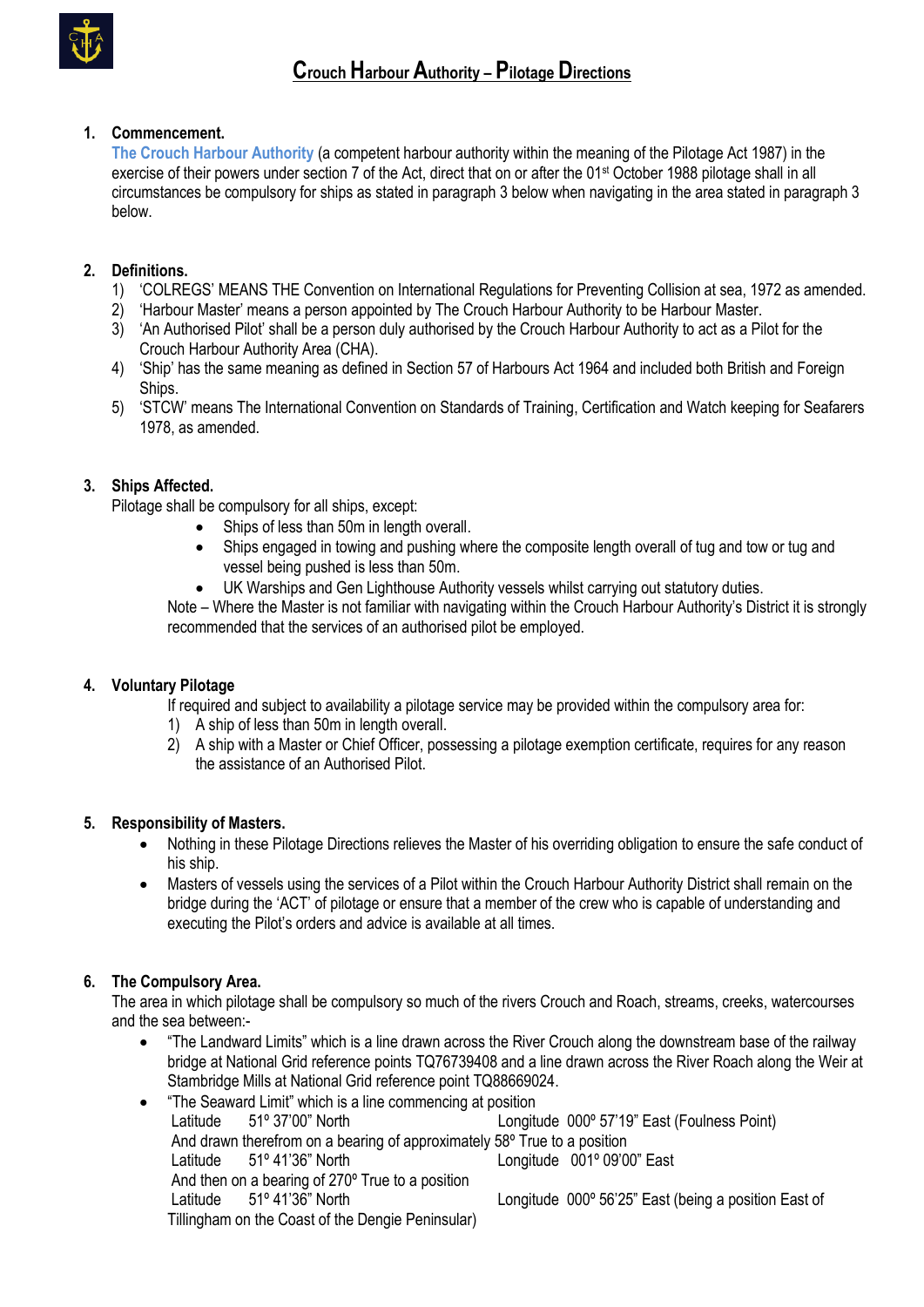#### **7. Boarding and Landing.**

- A ship for which pilotage is compulsory shall take on board or land a pilot beyond the seaward limit defined in paragraph 6 above in the vicinity of the Sunk Inner Light vessel when entering or leaving the port.
- Vessels intending to embark or land a pilot must establish good VHF communications with the Pilot Cutter prior to undertaking the transfer. A good lee should be provided by adjusting course and speed so that the Pilot transfer can be accomplished safety.
- Masters are reminded of their statutory obligations under the International Pilot Ladder Regulations.

#### **8. Adverse Weather Conditions.**

In adverse weather conditions, the boarding or landing of an authorised pilot in the vicinity of the Sunk Inner Light vessel may be impracticable. In such circumstances a ship may board or land a pilot in more sheltered waters in accordance with advice notified at the time.

## **9. Obtaining Pilots.**

Any ship requiring a pilot shall inform the Harbour Authority at least 24 hours before its estimated time of arrival at the Pilot Station either directly or via Operator or Agent.

## **10. Conduct of Pilots.**

As stated in the Pilotage Act 1987 a duly authorised pilot shall have the conduct of the vessel in the compulsory area if not The Master shall be guilty of an offence. As in statue the authorised pilot has the right to limit their liability which also includes the Crouch Harbour Authority.

#### **11. Pilotage Exemption Certificates.**

 A ship which is navigated in the compulsory area and in circumstances in which pilotage is compulsory for it by virtue of the direction be:

- 1) Under the pilotage of an authorised pilot, or
- 2) Under the pilotage of the 'bona fide' Master or Chief Officer in possession of a current pilotage exemption certificate in respect of that area and that ship.

Applications information and forms for Pilotage Exemption Certificates (PEC) in the River Crouch and the requirements to be satisfied for the granting of such certificates can be obtained on request from: **The Harbour Office.**

**The Quay Burnham-on-Crouch**

**ESSEX – CM0 8AS Telephone +44(0)1621 783602 email** [info@crouchharbour.org.uk](mailto:info@crouchharbour.org.uk)

## **12. Regulations for the Issue of a PEC.**

1) Applicants must be capable of communicating effectively using the English language by VHF Radio.

2) A Pilotage Exemption Certificate will be granted to a '*bona fide'* Master or Chief Officer of any vessel after they have:

- Completed the requisite number of trips for the area with an authorised CHA pilot prior to undertaking an assessment \***Note Applicants MUST be present on the bridge of the vessel throughout the duration of any passage which is to be claimed as a qualifying trip.**
	- 8 inward bound trips (at least 2 of these via the Swallowtail Channel).
	- 8 out bound trips (at least 2 of these via the Swallowtail Channel).
	- The above to include a minimum of 4 passages undertaken during the hours of darkness.

During the trip the Applicant must have understudied the CHA Pilot and had effective responsibility for conduct of the vessel during the trip under the direct supervision of the Pilot.

- All trips must be logged in the tripping log provided.
- Satisfied the CHA in regard to skill, experience and local knowledge.
- Provided the CHA with a valid STCW Certificate of Competency and Valid ENG1 or equivalent Medical Certificate.
- Undertaken a practical and oral examination, this will take place on an **inward passage only.**

#### **For full details and PEC pack please contact the Harbour Office.**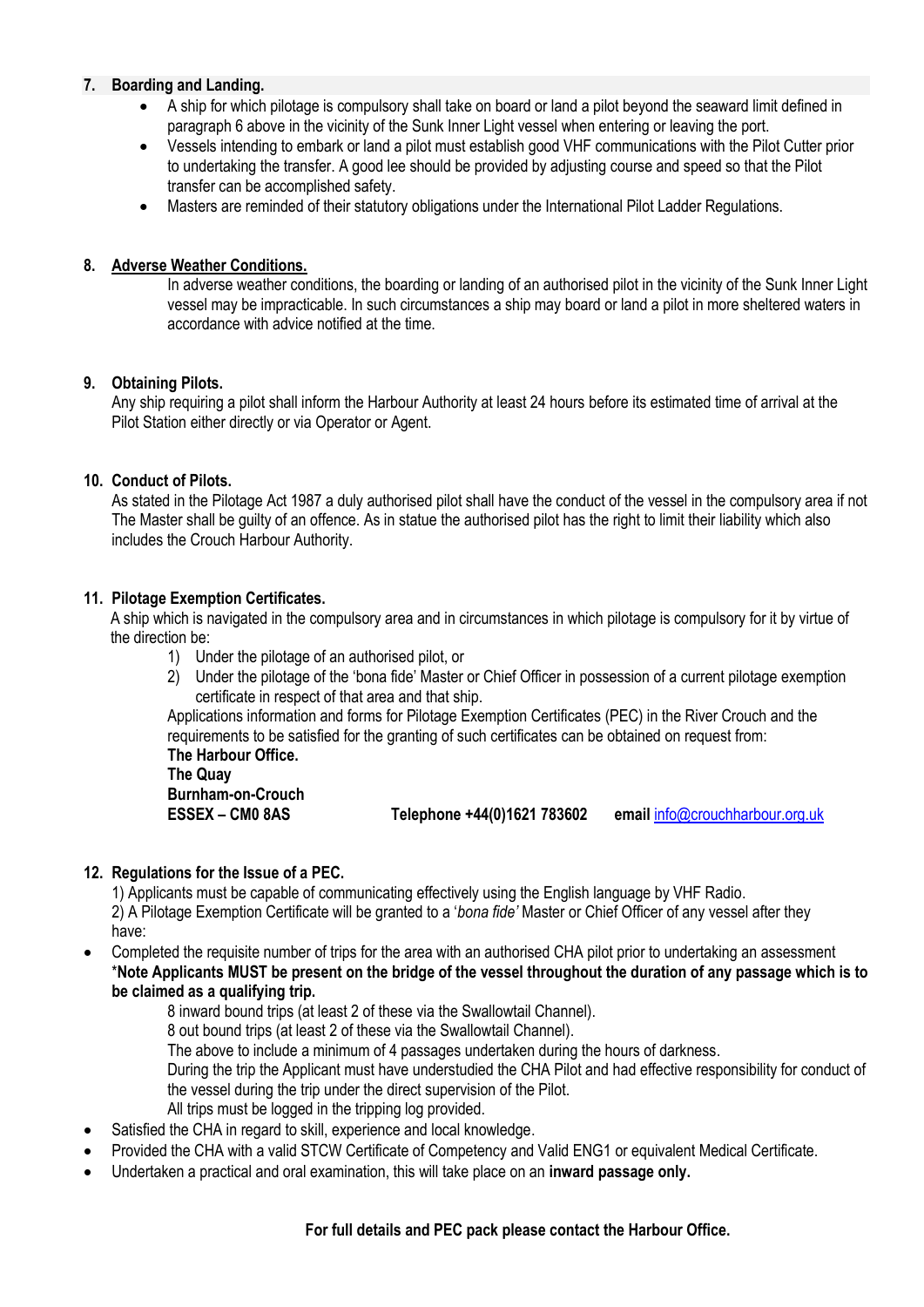#### **13. Regulations for the Use of a PEC.**

- A PEC may only be used by an individual acting in the capacity of *'bona fide'* Master or Chief Officer.
- The Competent Harbour Authority has the right to stipulate the area of the PEC and decide if additional tripping and assessment are necessary above that required below for special areas of navigation in the district due to circumstances which warrant the need.
- The PEC can only be used on a vessel to which the Certificate refers.
- Holders of a PEC are to ensure that their STCW CoC and Medical Certificates are in date at all times and are to be made available on request to the CHA for inspection whilst navigation within the district.
- Any ship whilst underway anywhere within the Pilotage Limits under control and command of a person holding a PEC must have that person on the bridge at all times unless relieved by another PEC holder.
- That continuous VHF watch is maintained on Channel 11 whilst navigating within the district.
- It is the responsibility of the PEC holder to inform the CHA of arrival and departure details if this is not done by operator or agent.
- It is the responsibility of the PEC holder to notify the CHA as soon as practicable of any navigational incident whilst using their PEC in respect to grounding or collision with any other vessel, fixed or floating object and/or observation of unexpected shallowing of a depth and submit a written report to the Harbour Master.
- It is the responsibility of the PEC holder to maintain a current 'Passage Plan' and keep charts paper/electronic updated for the CHA pilotage district at all times. The CHA reserve the right to examine passage plans and charts at any time.
- A PEC remains valid for one year from the date of issue or renewal. It is the responsibility of the Holder to ensure that their PEC remains valid.
- The holder of a CHA PEC shall not allow any other person to have possession of their Pilotage Exemption Certificate for inappropriate use.

## **14. Regulations for annual renewal of a PEC.**

The following conditions must be met prior to the renewal of a CHA PEC:

- A completed renewal application form must be submitted to the Harbour Master no later than 7 days before the expiry date of the PEC. Application to include a record of PEC trips during the previous 12 months. A minimum of 4 inward passages and 4 out bound passages is required.
- Application must include copies of Applicants ongoing competency and medical fitness.

#### **15. Reinstatement of an expired PEC.**

Except in exceptional or extenuating circumstances, the criteria for reinstatement of an expired PEC will be as for a new application.

#### **16. Five Yearly Revalidation.**

A PEC revalidation is needed in line with annual requirements, further the PEC holder is to satisfy the Authority that they have maintained the required qualifications and experience to hold the PEC and also undergo an interview and inward assessment trip.

#### **17. Suspension or Revocation of a CHA PEC.**

Where the PEC holder has been involved in an incident in which safety of navigation may be compromised, in the interest of safety, the CHA may suspend the PEC after written notice setting out its reasons giving the PEC Holder reasonable opportunity of making representation pending formal investigation of the incident.

The CHA may further revoke a PEC if it is shown that the Holder has been guilty of incompetence or misconduct or of navigating whilst under the influence of alcohol. Before doing so, prior written warning of suspension will be given as with the right to representation.

#### **18. Contractual Agreement.**

The Crouch Harbour Authority will seek a contractual agreement with the owner or operator of the vessel concerning the management of navigation on board the vessel and procedures relating to the use of Pilotage Exemptions Certificates within the CHA area.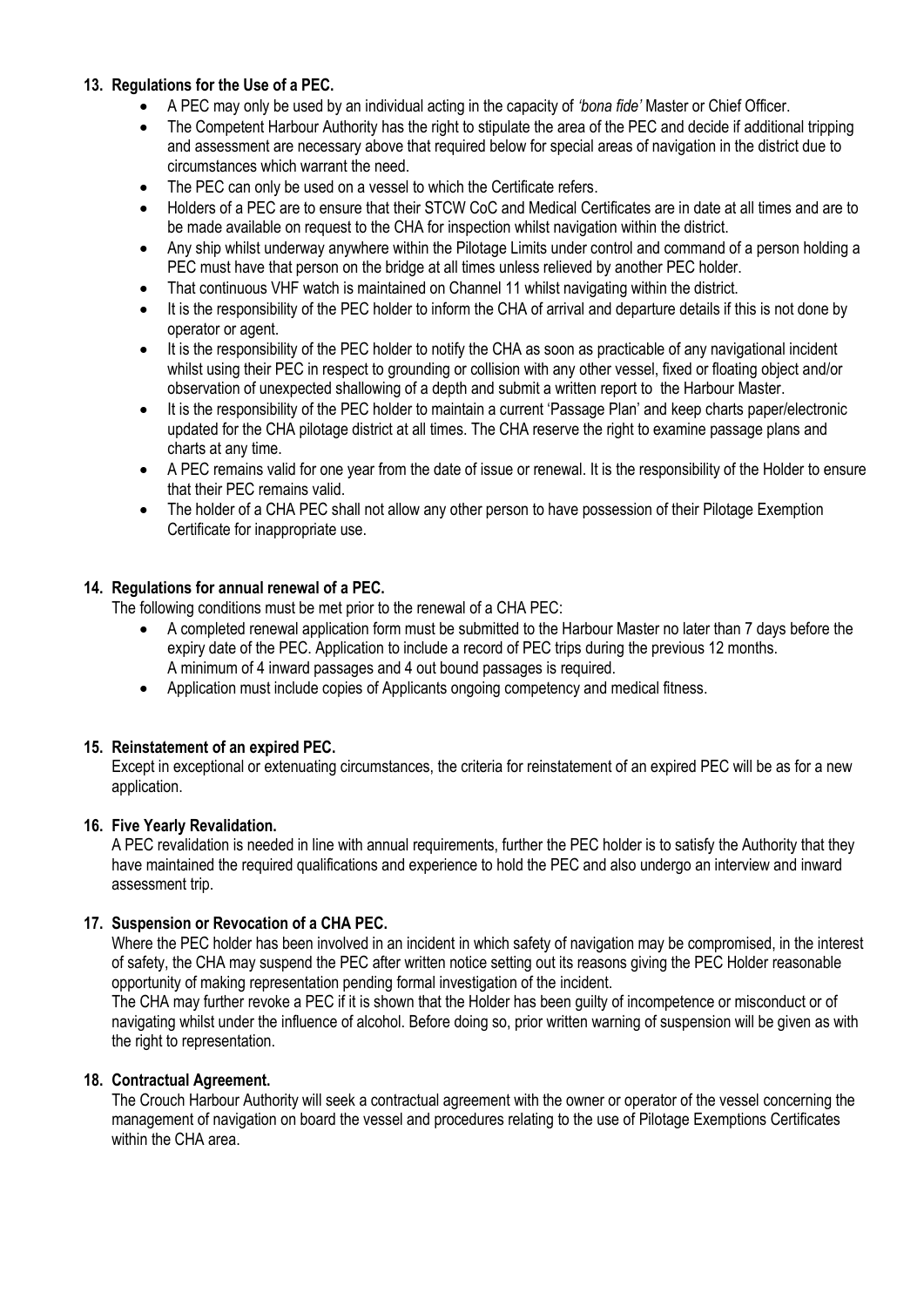

# **AGREEMENT BETWEEN THE CROUCH HARBOUR AUTHORITY AND VESSEL OPERATORS IN REGARD TO PILOTAGE EXEMPTION CERTIFICATES**

**THE CROUCH HARBOUR AUTHORITY (CHA)** has the powers to exempt certain ships officers from their requirements to take an authorised pilot. In doing so the CHA will seek a contractual agreement with the ship's owner or operator regarding the administration of navigation on board the vessel and procedures relating to use of PECs in the CHA Pilotage District.

- **1.** The Crouch Harbour Authority will grant a Pilotage Exemption Certificate (PEC) to applicants who are '*bona fide'* Masters or Chief Officers of a vessel upon completion of tripping under the supervision of an authorised Crouch Harbour Authority Pilot and successful assessment of the applicant's skill experience and local knowledge to pilot their ship safety within the Crouch Harbour Authority District and on board examination as laid down in the Crouch Harbour Authorities Pilotage Directions. This examination will be carried out by the Crouch Harbour Master or Pilot authorised by the Crouch Harbour Authority.
- **2.** Only a PEC holder actually signed on to the ship's articles will be permitted to Pilot the ship to which the PEC applies within the Crouch Harbour Authority District.
- **3.** The Owner/Operator shall ensure that the applicants certificate of Competency is applicable to the type and size of ship being navigated
- **4.** The Harbour Authority will not make qualifying for a PEC onerous but will require by the Pilotage Act as amended by the Marine Navigation Act, the applicant to have satisfactory and acceptable knowledge of English.
- **5.** A PEC will only be granted and renewed on condition that the Deck Officer has a valid Certificate of Competency and ENG 1 medical (or equivalent) certificate. While piloting their ship within the CHA district the operator must ensure that these certificates remain in date at all times.
- **6.** The Crouch Harbour Authorities PECs are valid for 12 calendar months from their date of issue. It is the responsibility of PEC Holder or vessel owner/operator to apply for revalidation no later than 7 days before due date.
- **7.** In instances where the renewal criteria as laid down in the CHA Pilotage Directions have not been met The Crouch Harbour Authority may require additional assessment trips or re-examination dependent on the circumstances.
- **8.** It is the responsibility of the operator to ensure that arrangements are in place whereby holders of PECs:
	- Will be properly rested and fit prior to commencing any Act of pilotage within the Crouch Harbour Authority District.
	- That there will be adequate bridge manning support for the PEC Holder.
	- That the PEC Holder will maintain an updated and relevant passage plan for The Crouch Harbour Authority District which is to be made available at all times for inspection by the Harbour Master.
	- That the PEC Holder ensures that all navigation charts on-board for the area are updated.
	- That the PEC Holder reports any defective navigational aids to the Agent together with any defects relating to their ship prior to arrival.